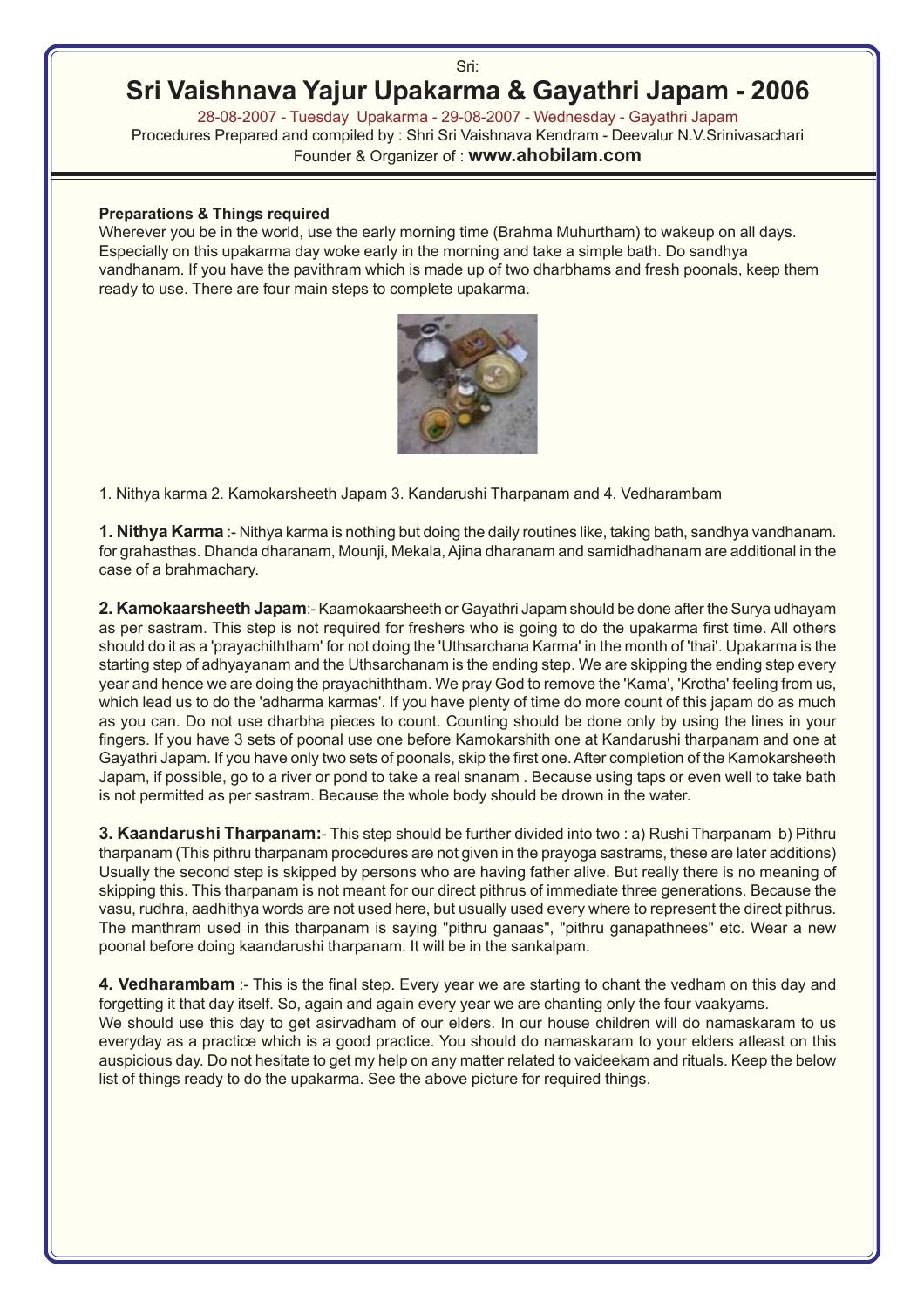### **Achamanam:**

Where ever you found the word **achamanam**. Do it using this help. Try to bring it in practice asap. Take a tumbler of water, keep it in the left hand, see the below picture(s) and do as it shows.



Drop a little water in the right hand, say manthram, eat it. Do repeat the same action three times for the three manthrams.

- 1. Oum Achudhaya Namaha
- 2. Oum Anandhaya Namaha
- 3. Oum Govindhaya Namaha
- Wipe the lips, wash the fingers, do the rest.

Touch places shown and tell the corresponding Bhagavan Naama

Kesavaya Namaha Narayanaya Namaha





Madhavaya Namaha **Govindhya Namaha** 





Vishnave Namha Madhusudhanaya Namaha



Thrivikramaya Namaha Vaamanaya Namaha

Sridharaya Namha Rushikesaya Namaha







Padmanabhaya Namaha **Dhamodaraya Namaha** 

Note:- This Achamanam should be done twice at the starting of any vaideeka karma.

#### **PRAANAAYAAMAM**

Sit towards east, take two short dharbhams, put it under folded legs. (Fig. 1) . Insert the pavithram in the ring finger (fig-2). Shut the right nose using right thumb (fig-3). Fold index and middle fingers towards inside and shut the left nose with ring finger and little finger as shown in fig.4.











Fig-1 Fig-2 Fig-3 Fig-4

Tightly close the mouth also and start telling the below manthram inwardly (manadhirkul). Oum bhoohu; Oum bhuvaha; O(g)um suvaha; Oum mahaha; Oum janaha; Oum thapaha; O(g)um sathyam; Oum thathsavidhurvaraenyam bhargo devasya dheemahi dhiyoyonah prachodhayaadh; Oum aapaha; jyothirasaha; amrudham brahma; bhoorbhuvasuvaroum.

Actully the above manthram should be repeated thrice for one praanaayaamam. But usually telling it one time only which is wrong.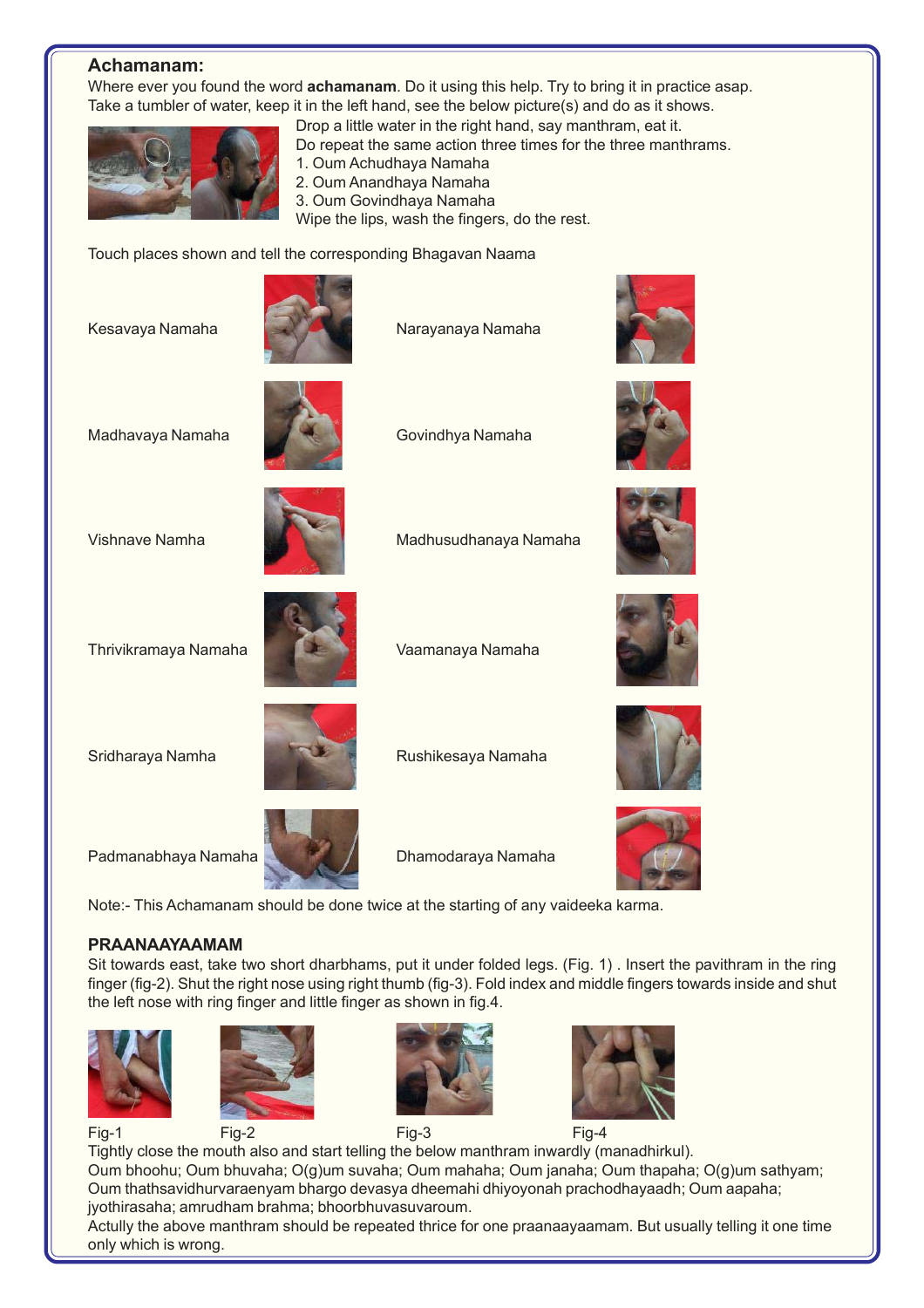## **MANTHRAM BEGINS FOR VADA KALAI**





Oum asmath gurubhyo namaha.

Sriman venkata natharyaha Kavithrkika kesari Vedanthacharya varyome; Sannidhatham sadhahrudhi. Gurubhyaha - thath gurubhyascha namovakham adhimahe Vruneemahecha thathradhyauv dhampathi jagadhampathi Swasesha bhoodhena maya sveeyai:(hi) sarva parichathai:(hi) Vidhathum preetham aathmaanam deva:(ha) prakramadhe swayam.

#### **Thenkali Begin & Vadakalai continue**

Suklambharadharam vishnum sasivarnam chathur bhujam Prasanna vadhanam dhyayedh sarva vigna upasaanthaye. Yasyadhvradha vakrathyaha paarishathyaaha parassadham Vignam nignandhi sadhadham vishvaksenam tham aasraye.

#### **Hari:(hi) Oum Thath(u).**



\*instead of 'Chrowdha ... abhiviruthiyartham' say "grahastha asramartham dvidheeya yagnopaveetha dharanam karishye!" for second poonal.

Sri Govindha Govindhagovindha Asya sri bhagavadha:(ha) Maha purushasya Sri Vishno:(ho) agnaya pravarthamanasya adhya brahmana:(ha) dvidhiya parardhe sri swedhavaraha kalpe vaivasvadha manvanthare kaliyuge prathame pathe \**Jambhudweepe Bharadha varshe bharadhakhande* Sakaapthe *meroho dhakshine paarswe* asmin varthamane vyavaharike Prabhavaadhi shasti samvathsaraanaam madhye .....

**Sankalpam for 28-08-07:**

**Sarvajith** Naama samvathsare - dhakshinayane - **Greeshma** ruthow - **Kadaka** mase - sukla pakshe - powrnamasayam subha thithow vaasaraha - **Bowma** vasara yukthayam - **sravishta** nakshathra yukthayam - sri vishnu yoga - sri vishnu karana - subha yoga - subha karana - yevanguna - viseshena - visishtayam - asyam powrnamasyam - subha thithow ....

#### **Yagnopaveetha dharana sankalpam :**

**Vadakalai start as :** Sri bhagavadhagnaya Sriman Narayana preethyartham

**Thenkalai start as :** Sri bhagavadhagnaya bhagavath kainkarya roopam (Use this convention in all the places)

**Both kalai continue :**\*Chrowdha smartha vidhi vihitha nithya karma anushtana yogyadha sidhyartham brahma thejaha abhiviruthiyartham yagnopaveetha dharanam karishye!

(This is called sankalpam, after this leave the short dharbhams on your left side i.e in north)

Touch your fore head and tell :- 'Yangnopaveetha dharana manthrasya brahma rushi:(hi)'

Touch your nose tip and tell :- 'Anushtup chandha:(ha)'

Touch your chest and tell :- 'Thrayee vidhya devadha'

Turn both the hands towards in and tell :- 'Yagnopaveetha dharane viniyoga:(ha)'

(Hold the 'poonal' as shown in the picture and tell:- 'Yagnopaveetham - paramam - pavithram - prajapathe:(he) - yathsahajam - purasthathu - aayushyam - agryam - prathimunjasubram - yagnopaveetham bhalamasthu - theja:(ha).

Now brahmacharies can wait for a while when grahasthas are wearing

Note: - Then kaliyar are not using the 'sriman' text. So it is only for Vadakalai, The next step of manthram is common for both Then kalai and Vadakalai

(Sankalpam change for USA :) \*prathame pathe

"asmathu Bharadhasya Paschimasthe krouncha dweepe uththara Kande" Asmin vardhamane .... for all other places just leave the ittalized red coloured text and continue to tell the remaining text.





Note:- insert the poonal into the head and insert your right hand also into the poonal and takeout your left hand, so that the poonal will rest on your left shoulder and will hang between the right side of the hip and right hand. Now check the face(s) of the nandhi in the poonal(s) is(are) looking towards your face when the knot(s) is(are) kept at your left chest.



the second poonal.

Grahasthas remove and put your pavithram in the right ear and do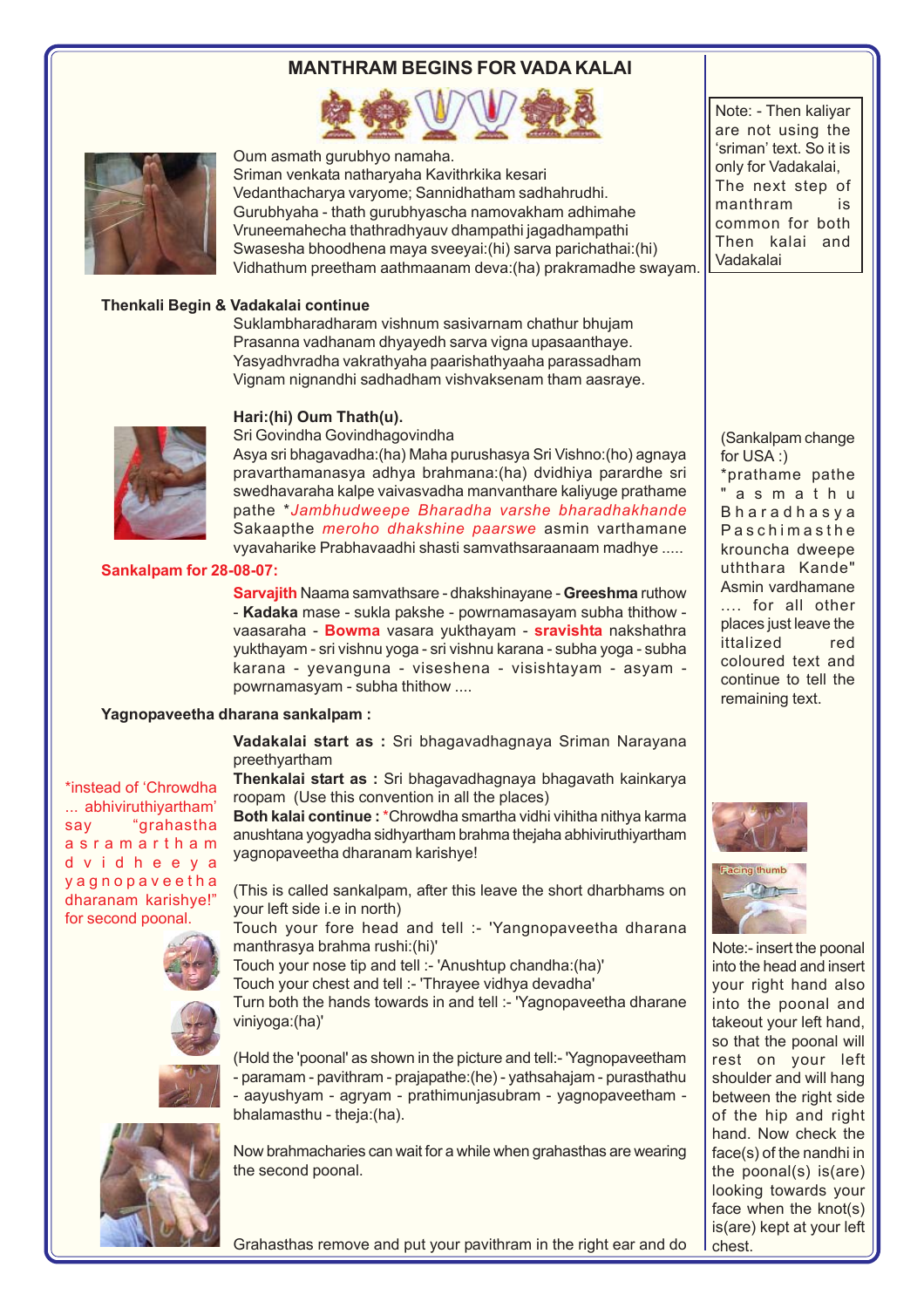

one achamanam and a praanayamam as instructed before. Start from Yagnopaveetha dharana sankalpam as per previous page and just seethe change in sankalpam for gruhasthas second poonal. Sri bhagavadhagnaya ..... tham grahastha asramartham dvidheeya yagnopaveetha dharanam karishye! (given in the previous page it-

self) To wear the second poonal use the remaining same steps for the first poonal.

Now brahmacharies and grahasthas should remove the old poonal by saying :

"Upaveetham - binnadhanthum - jeernam - kasmaladhooshitham visrujami - jalebrahmannu - varcha:(ha) - dheerghayu:(hu) ashthume!"

Now put your pavithram in the right ear and do one achamanam.

# **Kamokaarsheeth Japam**

Now go through the sankalpam for Kamokaarsheeth japam:- Sri bhagavadhagnaya sriman narayana preethyartham or bhagavath kainkaryam "thaishyam - powrnamasyam - adhyaya - udhsarjana akarana - prayachiththartham - Ashtothra Sahasra (for 1008 times) / Ashtothra sadha (for 108 times) - sankyaya - 'Kamokaarsheeth manyura kaarsheeth' - idhi - manthra - japam - karishye!

Do tell this manthram "Kamokaarsheeth Manyurakaarsheeth" repeatedly for 1008 times or 108 times whichever is your option of sankalpam.

At the end of the japam, stand up and say : "Kamokaarsheeth Manyurakaarsheeth Namo nama:(ha)" and do namaskaram one time only if you are thenkalai and four times if you are vadakalai. Do abhivadhi.

If you are going to a common place for 'Kaandarushi tharpanam' do not forget to take poonal, ell, akshathai etc. with you. If you have two more pavithram (one for one for 'kandarushi tharpanam' and other for 'Gayathri') you can now remove the pavithram and untie the knot and throw it (otherwise keep it safe).

Do achamanam twice with the previous instructions.

## **Kaandarushi Tharpanam**

'Kaandarushi tharpanam" is the main part of upakarma. Actually this should be done taking a bath in a pool (kulam) or lake or river after the below sankalapam. Some people will do 'snana maha sankalpam' also. This function has been done collectively in a common place in olden days. This should be done after 12 noon taking bath and madhyaniham with dry cloths. The second snanam after sankalpam also instructed as per "Kandapooshanam". Also the sankalpam for kaandaruushi tharpanam in that book is very very simple. i.e:- "Sravanyam Powrnamasyam Adhyaya Upakarma Karishye". But some vadhyars are giving a long sankalpam as here under.

If possible go to the starting page again do from achamanam, wear pavithram, do pranayamam, start vadakalai, join thenkalai, middle sankalpam and that day sankalpam as did in the morning. But the main sankalpam for 'Kaandarushi tharpanam' begins here:

Note: You can use the given procedure upto this part whenever you want to change the old poonal with a new one. Use our website to find the ayanam, rudhu, month, star, thithi at www.ahobilam.com/ tamil/panjangam/

Do not use the bit of dharbhams for counting. Use only the lines in the fingers to count. Do not talk with anybody for any reason while doing any japam. Abhivadhi for 20 familiar gothrams are published at http:// www.ahobilam.com/ manthrams/ anushtanam/ abhivadhi-list.asp

"Sri bhagavadhagnaya - sriman narayana preethyartham - or

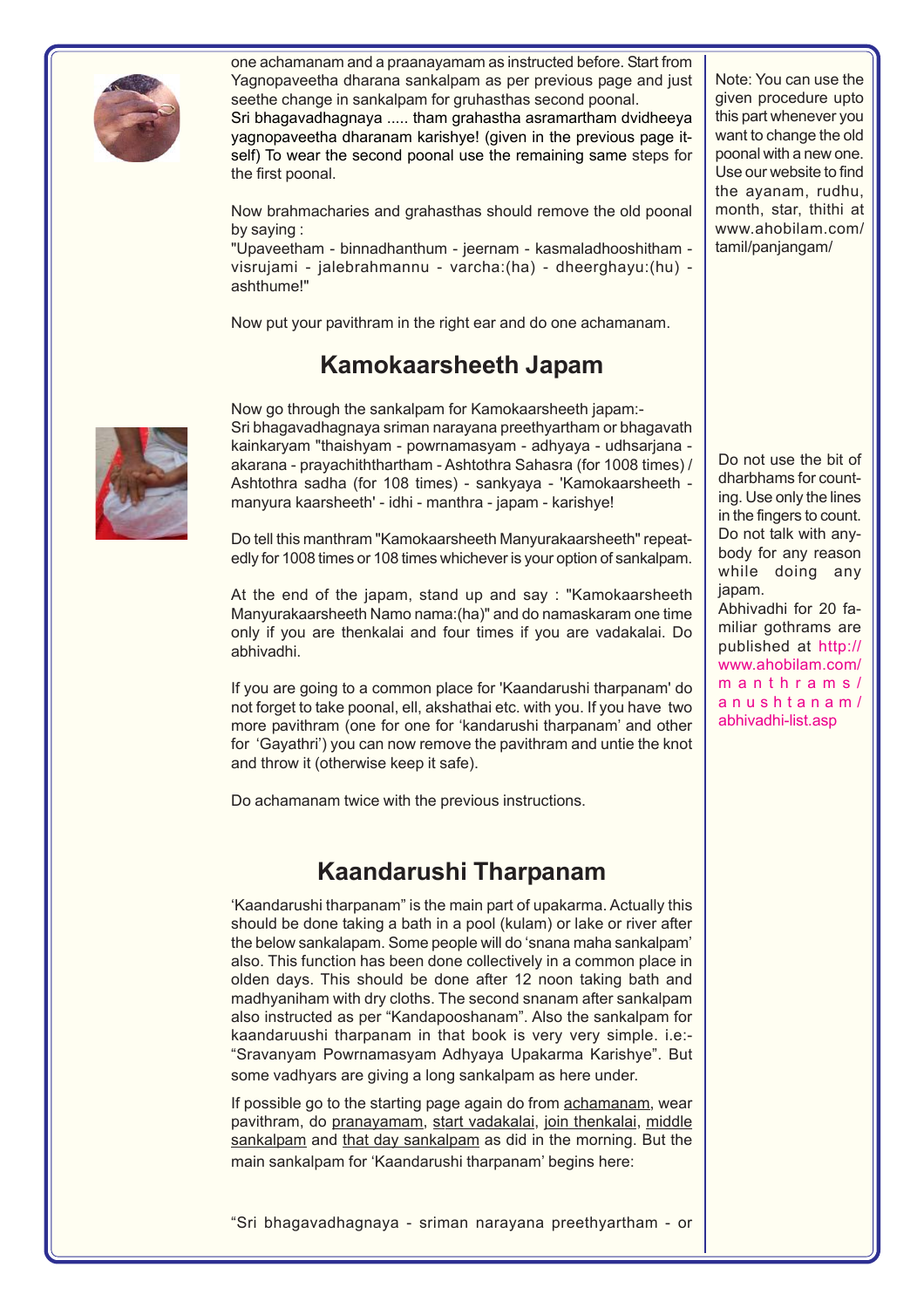bhagavath kainkaryam - Sri ranga kshethre - Sriranga nayika samedha Sriranganatha swami sannithow - Sri Alarmel manga nayika sametha Sri Srinivasa swami sannithow - Sri Perundevi nayika samedha Sri Devadhiraja swami sannithow - Sravanyam powrnamasyam - adhyaya - upakarma - karishye. Thadhangam - Kaveri snanamaham - karishye. Thadhangam - Yagnopaveetha dharanam - karishye. Thadhangam Kaandarushi tharpanam karishye."

Brahmacharies can say 'Thadhangam - mounji - ajina - dhanda dharananicha - karishye."

Brahmacharies wear Mounji, Ajina, Dhandam s with manthram:

If you have short dharbhams as 'idukkuppil' in your right hand leave it to your left side.

To do tharpanam choose a right place to pour plenty of water. Make ready 'Akshathai', 'Ell' and plenty of water. Do tharpanam as described here. Please understand the postures or mudhra for the corresponding tharpanam. There are only four postures to do tharpanams : 1. Deva Deertham 2. Pithru Deertham 3. Braham Deertham 4. Rushi Deertham 1. The deertham which flows to go out through the finger tips 2. Allowing the water to go between index and thumb fingers 3. Raising the fore hand to allow the water to drain down towards the wrist and then elbow. 4. Straight opposite to (2) Pihru deertham, i.e. to let the water to flow under the little finger of both the hands.See pictures to confirm.

#### **Note:- Each & every tharpanam should be done thrice.**

#### **Rushi Tharpanam**

(Bring the Poonal to 'niveethi' position as a garland & take akshathai) 1. Prajapathim Kandarushim tharpayami

- 2. Somam Kandarushim tharpayami
- 3. Agnim Kandarushim tharpayami
- 4. Viswandevan Kandarusheen tharpayami
- 5. Sahumhideepya:(ha) Devadha:(ha) Upanishadha:(ha) tharpayami
- 6. Yangigheepya:(ha) Devadha:(ha) Upanishadha:(ha) tharpayami
- 7. Vaaruneepya:(ha) Devadha:(ha) Upanishadha:(ha) tharpayami

#### Brahma Tharpanam

8. Brahmanam swayambhuvam tharpayami

### Deva Tharpanam

9. Sadhasaspathim tharpayami

#### (The remaining are not given in the prayoga sastram)

- 10. Rig vedham tharpayami
- 11. Yajur vedham tharpayami
- 12. Sama vedham tharpayami
- 13. Atharva vedham tharpayami
- 14. Idhikasam tharpayami
- 15. Puranam tharpayami
- 16. Kalpam tharpayami

Here after tharpanam for persons who are not having father (father not alive).

Deva Deertham



Brahma Deertham



(Taking a full bath in a 'river / lake / pond will be meaningful for the sankalpam we did as "kaaveri snanamaham karishye". Brahmacharies should wear the Maanthol, Dhandam, Mounji using the manthrams placed at our website http:// www.ahobilam.com/ upakarma/ dhandam.htm)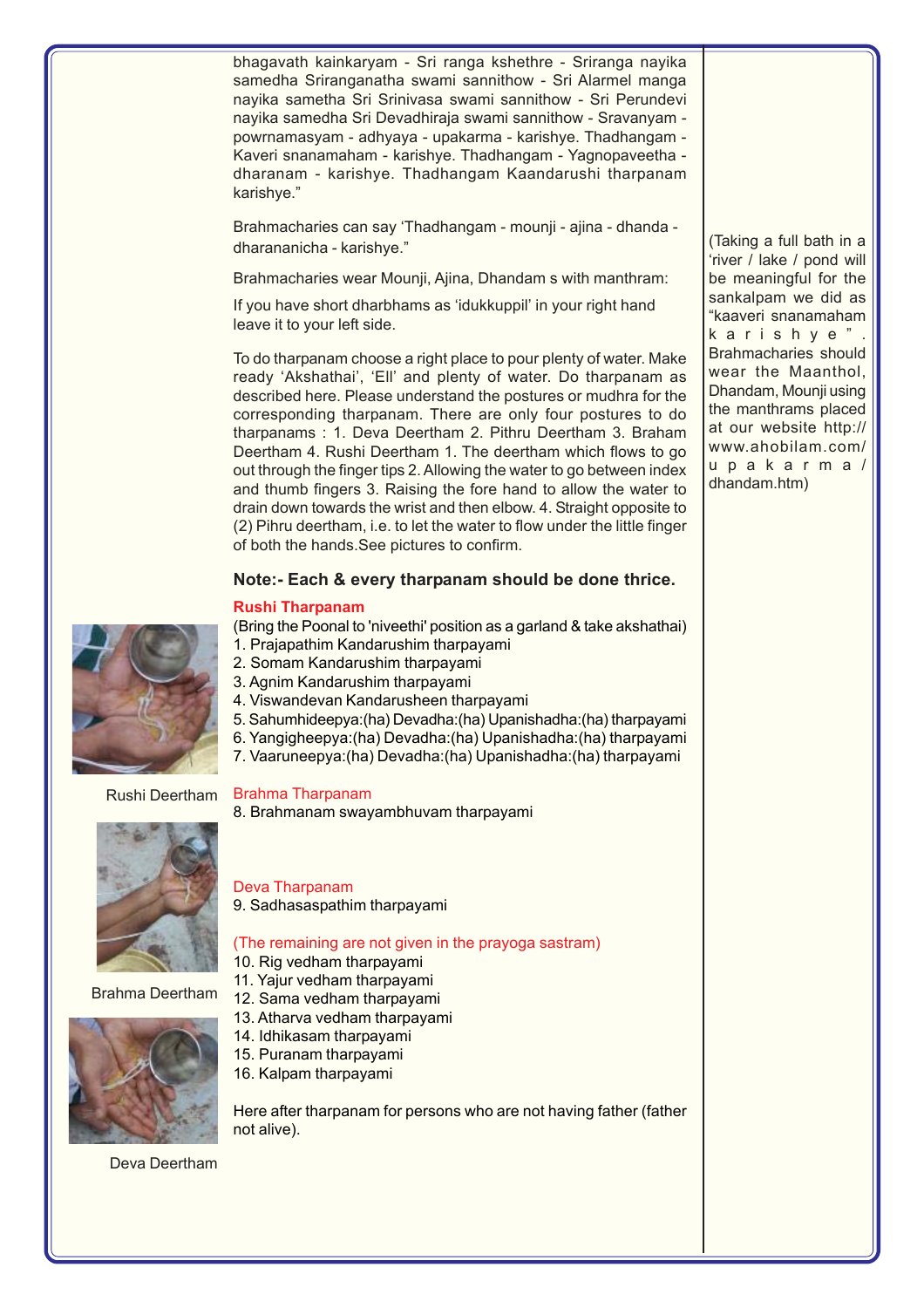## **Pithru Tharpanam**



(Bring the Poonal to 'Pracheena veethi' - opposite to usual and use 'Ell' with akshathai)

Note:- Each & every tharpanam should be done thrice.

17. Soma pithruman - yama:(ha) - angeeraswan - agni:(hi) - Kavyavahanadhya:(ha) - Yepithara:(ha) thaan pithrun tharpayami.

- 18. Sarvan pithrun tharpayami
- 19. Sarva pithru gana:(ha) tharpayami
- 20. Sarvan pithru pathni:(hi)- tharpayami
- 21. Sarva pithru gana pathni:(hi) tharpayami



22. Oorjam vahanthee:(hi) - Amrutham - grutham paya:(ha) - keelalam - parisrutham - swathastha - tharpayathame - rushi - pithruun. Thrupyatha - thrupyatha - thrupyatha.

Kaandarushi tharpanam over! Next Vedha Aarambham. If you are doing it in your house, keep the pavithram in your right ear and do achamanam. If you are doing it in the bank of a river or a lake untie the pavithram and do achamanam twice.

## **VEDHA - AARAMBHAM**

Sit in a clean place towards east. Chant the below manthrams. "Hri: oum - Agnimeele purohitham - yagnasya - dhevamruvijammmhothaaaram - rathnadhathamam - hari: oum" "Hari: Oum - Yishethvaaa - oorjethvaaa- vayavastha - upayavastha dhevovaha - prarpayathu - sreshtathamaya - karmane - hari: oum" "Hari: Oum - Agnaaayhi - veedhayeaaa- grunana:(ha) havyadhathayeaa - nihotha - sathsi bharhishi - hari: oum" "Hari: Oum - Sannodhevi: - abhishtayeaa - aapobhavanthu peethayeaaa - saymyo:(ho) - abhisravanthuna: (ha) - hari: oum" If anybody still wearing the pavithram, remove and untie it and throw it. All should do achamanam twice.

Vadakalai only should say :- "Bhagavaneva swasesha bhoothamidham upakarmakyam karma swasmai swapreethaye bhagavan swayameva kaarithavaan"

All should tell : - "Kaayena vaacha - manase - indhriyarvaa - bhudhya - athmanaava - prahrudhe:(he) - swabhavaadh - karomi - yathyadh sakalam - parasmai - sriman naarayanayethi - samarpayami"

"Sarvam Sri Krishnarpanam asthu. Achydha preeyatham".

\* \* \* \* \* \* \* \* \*

**Ending procedures :-** Wherever you be in the world, there will be some elders with you or in the next appartment or in next house. Call them and do sashtanga namsakaram to get their asirvadham. If you did the upakarma in a common place and returnin to house, ask the ladies to take harathi. First you go to the perumal (pooja) room and do namaskaram to permal and the do namaskaram to periyavals (elders). If possible call relatives and friends to your house and take food with them. Enjoy this day. Do not forget to do Gayathri Japam mostly next day to Upakarma.

Note:- I have not used much colors, to avoid print out problems. If you feel it is worth to send an apriciation or thanks you can send it to nvs@ahobilam.com for which I am sitting here with much expectations.

Best regards, Asirvadhams,

Website Organizer and founder www.ahobilam.com

Deevalur N.V.Srinivasa Dasan

[Beginning vedha adhyayanam for this year. Adhyayanam means learning and keeping it in practice. Actually, a homam will be performed if it is done collectively in a common place arranged by a bruhaspathi. Otherwise the four starting sentences four vedhams should be chanted.We hope for the technology will improve quickly to do it collectively under our website through Live webcam service next year. Now it is very costly.]

[Note:- There may be a lot of spelling mistakes even after cheking. Kindly ignore it.]

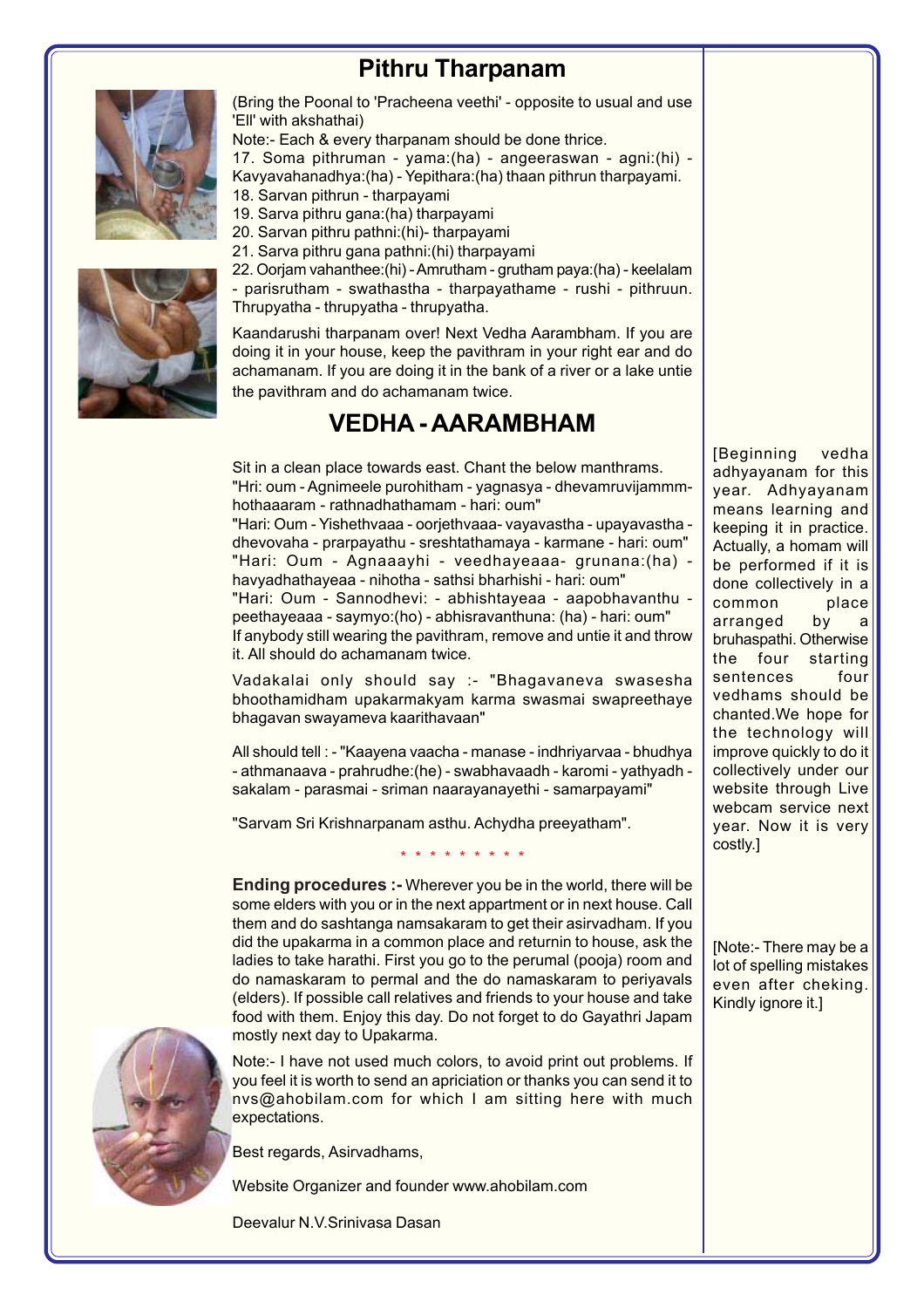### **GAYATHRI JAPAM**





Oum asmath gurubhyo namaha.

Sriman venkata natharyaha Kavithrkika kesari Vedanthacharya varyome; Sannidhatham sadhahrudhi. Gurubhyaha - thath gurubhyascha namovakham adhimahe Vruneemahecha thathradhyauv dhampathi jagadhampathi Swasesha bhoodhena maya sveeyai:(hi) sarva parichathai:(hi) Vidhathum preetham aathmaanam deva:(ha) prakramadhe swayam.

#### **Thenkali Begin & Vadakalai continue**

Suklambharadharam vishnum sasivarnam chathur bhujam Prasanna vadhanam dhyayedh sarva vigna upasaanthaye. Yasyadhvradha vakrathyaha paarishathyaaha parassadham Vignam nignandhi sadhadham vishvaksenam tham aasraye.

#### **Hari:(hi) Oum Thath(u).**



Sri Govindha Govindhagovindha

Asya sri bhagavadha:(ha) Maha purushasya Sri Vishno:(ho) agnaya pravarthamanasya adhya brahmana:(ha) dvidhiya parardhe sri swedhavaraha kalpe vaivasvadha manvanthare kaliyuge prathame pathe \**Jambhudweepe Bharadha varshe bharadhakhande* Sakaapthe *meroho dhakshine paarswe* asmin varthamane vyavaharike Prabhavaadhi shasti samvathsaraanaam madhye .....

#### **Sankalpam for 29-08-07:**

**Sarvajith** Naama samvathsare - dhakshinayane - **Greeshma** ruthow - **Kadaka** mase - Krishna pakshe - prathamaayaam subha thithow vaasaraha - **Sowmya** vasara yukthayam - **sathabhishak** nakshathra yukthayam - sri vishnu yoga - sri vishnu karana - subha yoga - subha karana - yevanguna - viseshena - visishtayam - asyam prathamaayaam - subha thithow ....

#### **Gayathri Japa Sankalpam :**

**Vadakalai start as :** Sri bhagavadhagnaya Sriman Narayana preethyartham

**Thenkalai start as :** Sri bhagavadhagnaya bhagavath kainkarya roopam (Use this convention in all the places)

**Both kalai continue :** mithyaadheetha prayaschithaartham samvathsara praayaschithaartham Ashtothra sadha sankyaya (Or Ashtothra Sahasra sankyaya - for 1008 times) gaayathri maha manthra japam karishye!

Rushi - Chandas - DevadhaNote:- (This is called sankalpam, after this leave the short dharbhams on your left side i.e in north)

Touch your fore head wherever you find the word 'Rushi' Touch your nose wherever you find the word :- 'chandha:(ha)' Touch your chest wherever you find the word :- 'devadha' Turn both the hands towards in when you find the term :- ' viniyoga:(ha)' See the pictures in the left panel

(Rushi) Pranavasya rushi brahma; (Chandha:) Devi gayathri chandha:; (Devatha) Paramaathma sriman naarayano devadha; (Rushi) Bhooraathi saptha vyahrutheenam - adhri, bruhu, kuthsa, vasishta, gowthama, kaschyapa, angirasa rushaya (Chandha:) Gayathri, ushnig, anushtup, bruhathi, pankthi, thrishtup, jagathya: chandhagumsi; (Dhevadha) Agni, vaayu, arka, vaagheesa, varuna, indhra, viswedevaha devadha (Rushi) Saavithriya rushi: viswamithra:

Note: - Then kalaiyar are not using the 'sriman' text. So it is only for Vadakalai, The next step of manthram is common for both Then kalai and Vadakalai

(Sankalpam change for USA :) \*prathame pathe "asmathu Bharadhasya Paschimasthe krouncha dweepe uththara Kande" Asmin vardhamane .... for all other places just leave the ittalized red coloured text and continue to tell the remaining text.